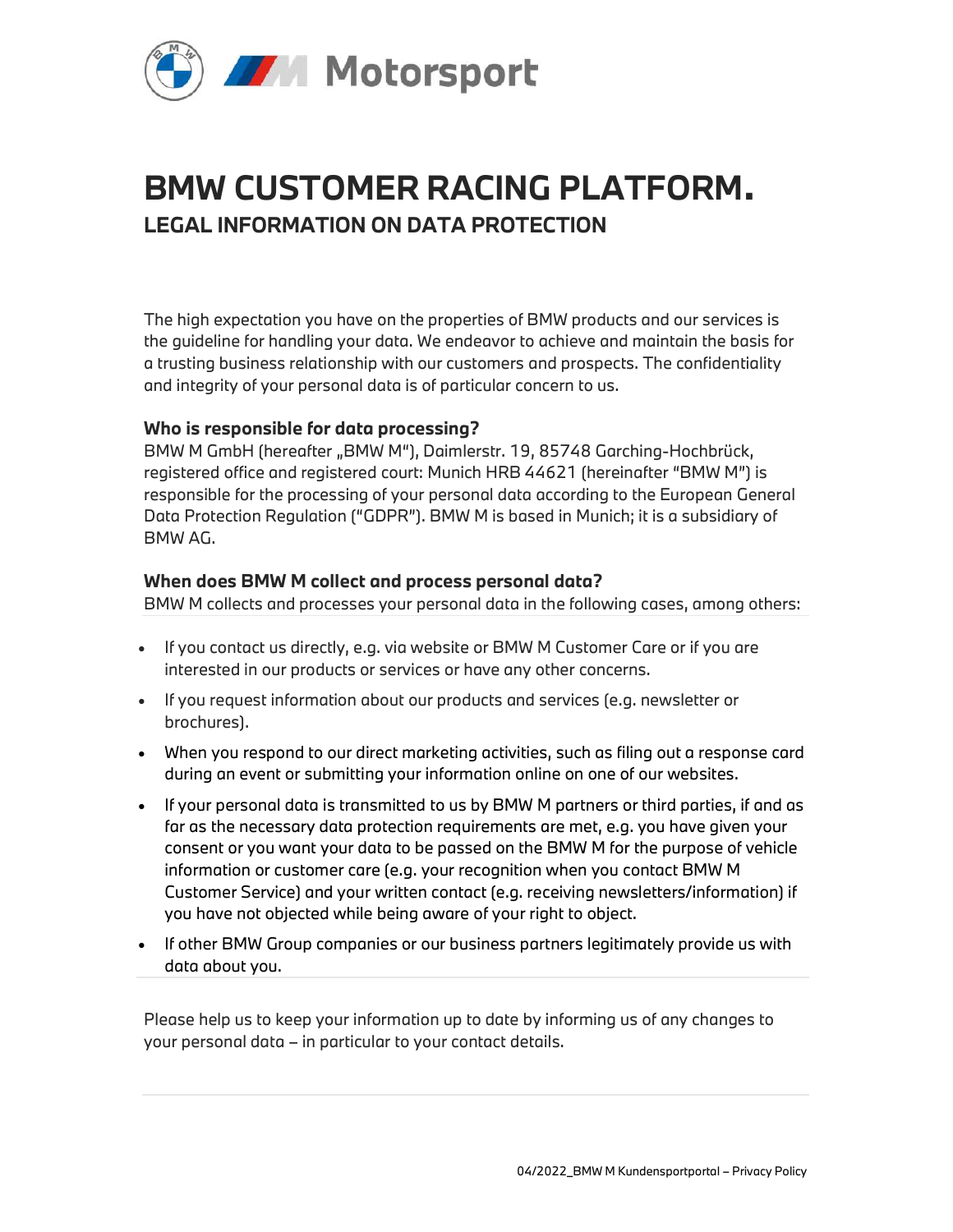

## Which data can be collected?

The following categories of personal data may be collected through the numerous contract channels described in this privacy notice:

- Contact details ► name, address, telephone number, e-mail address
- Racing specific data ► team name, type of race car, cage number, category of customer (e.g. private customer, dealer employee, technical commissioner)
- Contract data ► contract number, VIN (chassis number), invoice number, order number.
- Use of websites and communication ► Information about how you use the site and whether you open or forward communications from us, including information collected through cookies and other tracking technologies. For more information, please refer to the link below in our BMW M Cookie Policy.
- Transaction- und interaction data ► Information about purchases of products and services, interaction with BMW M Customer Care (your inquiries and complaints).
- Driver-/Team information ► driver and team classification, race results, list of participants, championship ranking, driver history.

## For what purpose do we process your data?

The data collected in connection with the conclusion of contract or of the provision of services are processed for the following purposes:

# A. Fulfillment of the contractual agreement for the provision of event services (Article 6 (1) (b) GDPR)

BMW M collects, processes and uses personal data as part of the sales process and for services.

As part of the sales processes and services, personal data are used by BMW and BMW M for purchase contract and to transmit information related to your vehicle purchase and the necessary services.

As part of these activities, the following categories of data are processed:

- Contact details (name, address, phone number, e-mail address, language, etc.)
- Racing specific data: team name, type of racing car, cage number, category of customer (private customer, dealer employee, technical commissioner)
- Contract details ► contract number, VIN (chassis number), invoice number, order number, banking details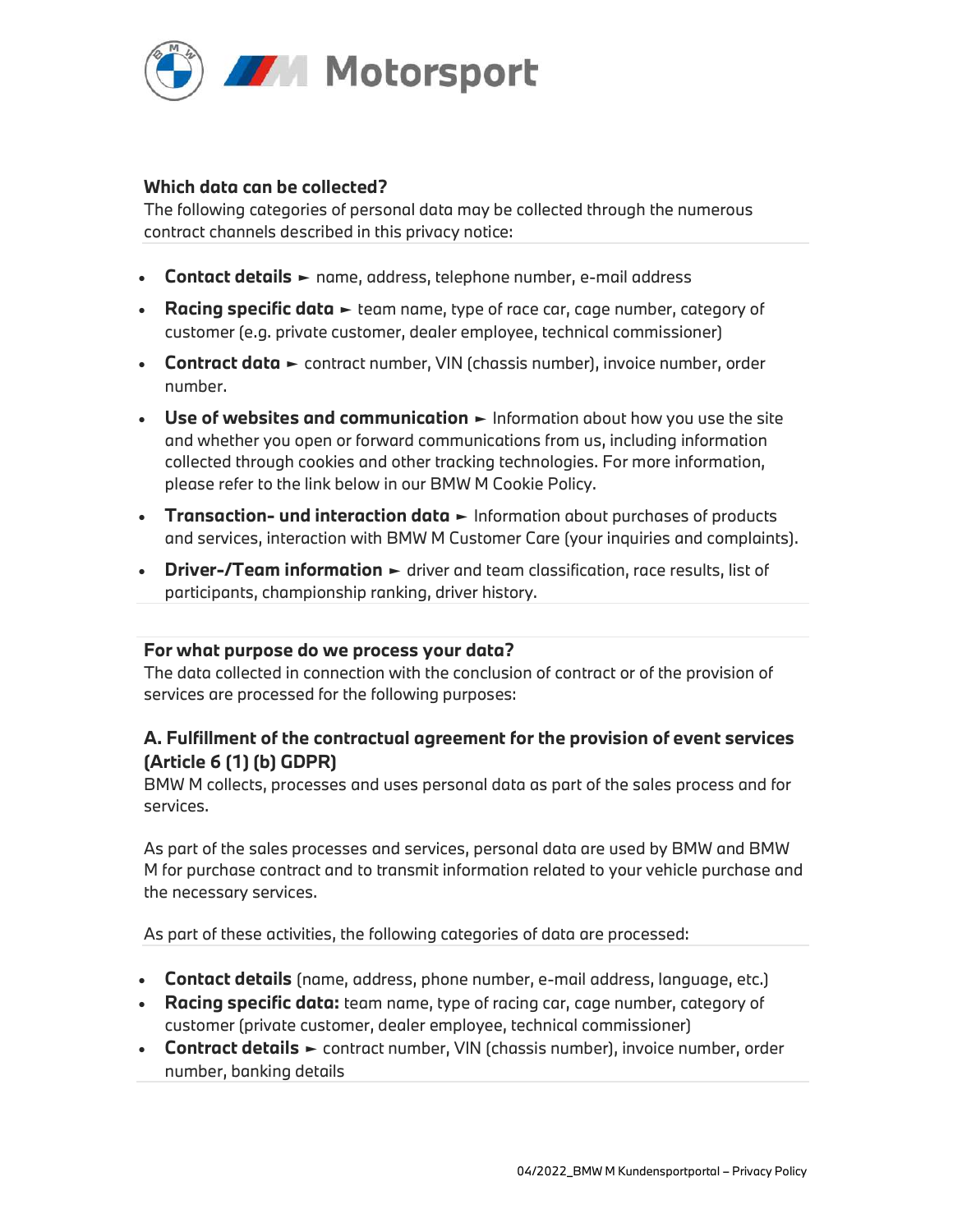

As part of the maintenance and repair processes or services, technical data - relevant to the vehicle service - are read out from the installed electronic control units by using special diagnostic devices. This data are processed and used by trained technicians to diagnose and rectify any malfunctions.

This technical data on the vehicle is essentially made up of

- Vehicle master data (e.g. vehicle identification number, type of vehicle, special equipment)
- Data on vehicle condition (measured values, e.g.: mileage, pressure/temperature, history)
- Fault memory entries (e.g. malfunctions)
- Softwarelevel
- Service- und workshop data (e.g. services, installed spare parts, warranty cases, workshop logs)

The above information can be accessed by BMW M in order to enable the BMW M Motorsport support engineers and their commissioned service providers to find solutions on technical and other challenges in the performance of services.

# B. Customer service (Article 6 (1)(b, f) GDPR)

BMW, BMW M and BMW partner uses your personal data to contact you in connection with the processing of contracts, see above (e.g. to process a request formulated by you, rescheduling of the pick-up day or pick-up time) or to process a request formulated by you (e.g. inquiries and complaints to BMW customer care).

For all aspects of processing of contracts or requests, we will contact you without obtaining separate consent, e.g. in writing, by telephone, messenger services, or email, depending on the contact details you specified.

# C. Advertising communication based on consent (Article 6 (1) (a) GDPR)

With your acceptance on the privacy policy we can use your personal data, e.g. for information on new products. Details on this can be found in the respective declaration of consent, which can be revoked at any time.

# D. Fulfillment of legal obligations imposed on BMW M (Article 13 (1) (c) / (6) (1) (c) GDPR)

BMW M processes personal data, if there is a legal obligation. E.g. your vehicle is affected by a recall or a technical action. Collected data are also processed to ensure the operation of IT systems.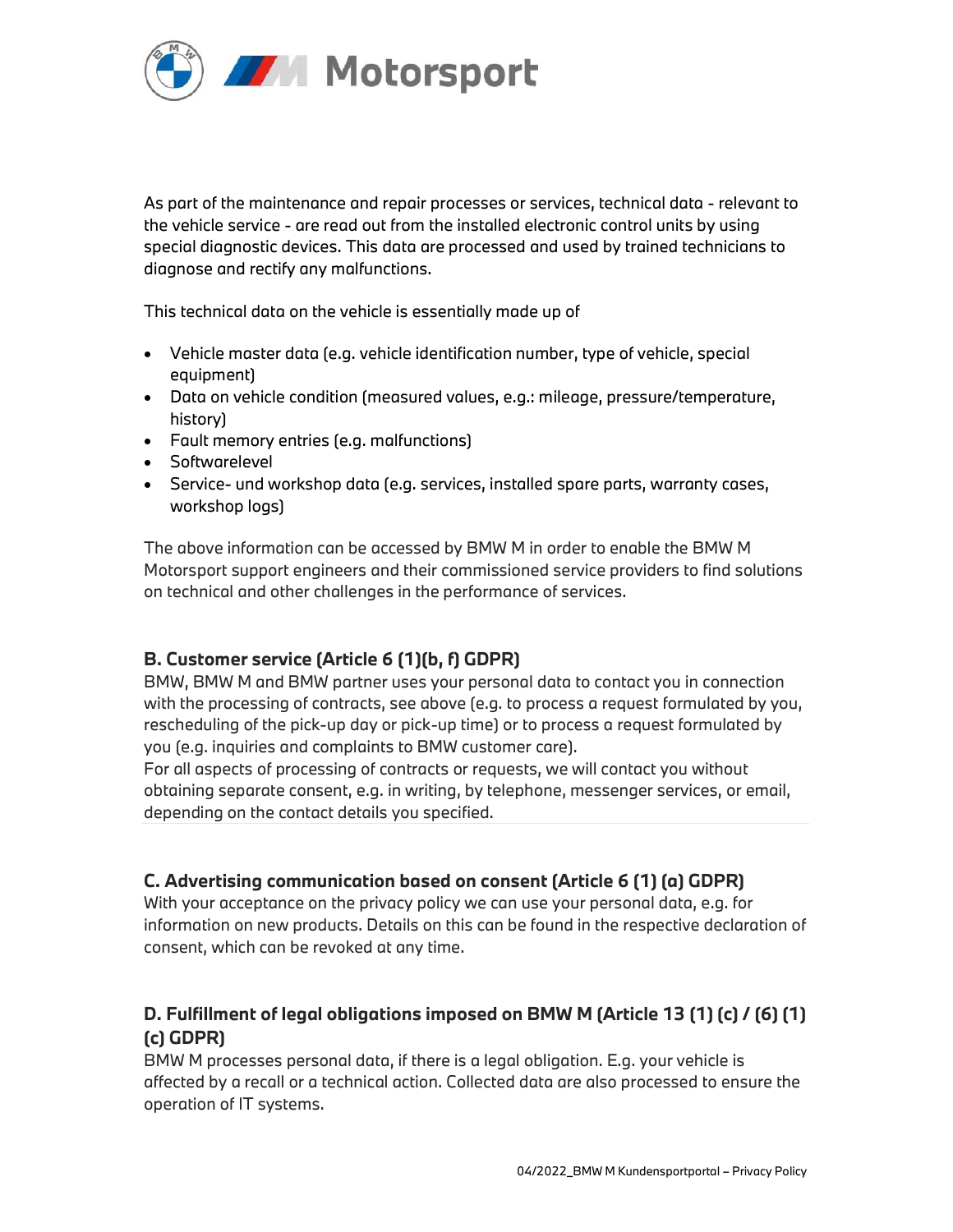

## Ensuring this operations following activities are necessary, among others:

- Backup and recovery of data processed in IT systems
- Logging and monitoring of transactions to check the correct functioning of IT systems
- Detection and prevention of unauthorized access to personal data
- Incident and problem management to rectify faults in IT systems

BMW M is subject to a variety of further legal obligations. In order to fulfill these obligations, we process your data to the required extent and, if necessary, pass it on to the responsible authorities in accordance with legal reporting requirements.

# E. Data transfer from/to selected third parties

Data are passed on (or are obtained from) to the following companies, among others, if the necessary data protection requirements are met:

- To BMW partner (e.g. to fulfill your request for a test drive or a service and to be able to make concrete offers). Your inquiries will be forwarded with priority to your BMW partner of choice the BMW partner from whom you have purchased products or services, respectively the partner with whom you are in contact. If you do not yet have contact with a BMW partner that we know, we will forward your request to a BMW partner in your region.
- To BMW partner, for data update: e.g. your contact details. This update information are forwarded to all BMW partners who have it in their address database.
- To carefully selected and verified service providers and business partners with whom we work in order to be able to offer you products and services. We only do this for BMW M
	- Within the framework of the strict requirements of data processing.
	- On behalf of or based on your express consent.
- If we sell one or more business areas of BMW AG to a company to which we transfer our rights, in compliance with any existing agreement we have with you.
- To other third parties (e.g. public legal offices) provided we are legally obliged.

## How do we protect your personal data?

We store your data based on the state of the art. For example, the following safeguards are used to protect your personal information from misuse or any other unauthorized processing.

- Access to personal data is restricted to a limited number of authorized persons for the stated purposes only.
- The data collected will only be transmitted in encrypted form.
- Sensitive data is stored only in encrypted form.
- The IT systems for processing the data are technically isolated from other systems to prevent unauthorized access, e.g. through hacking.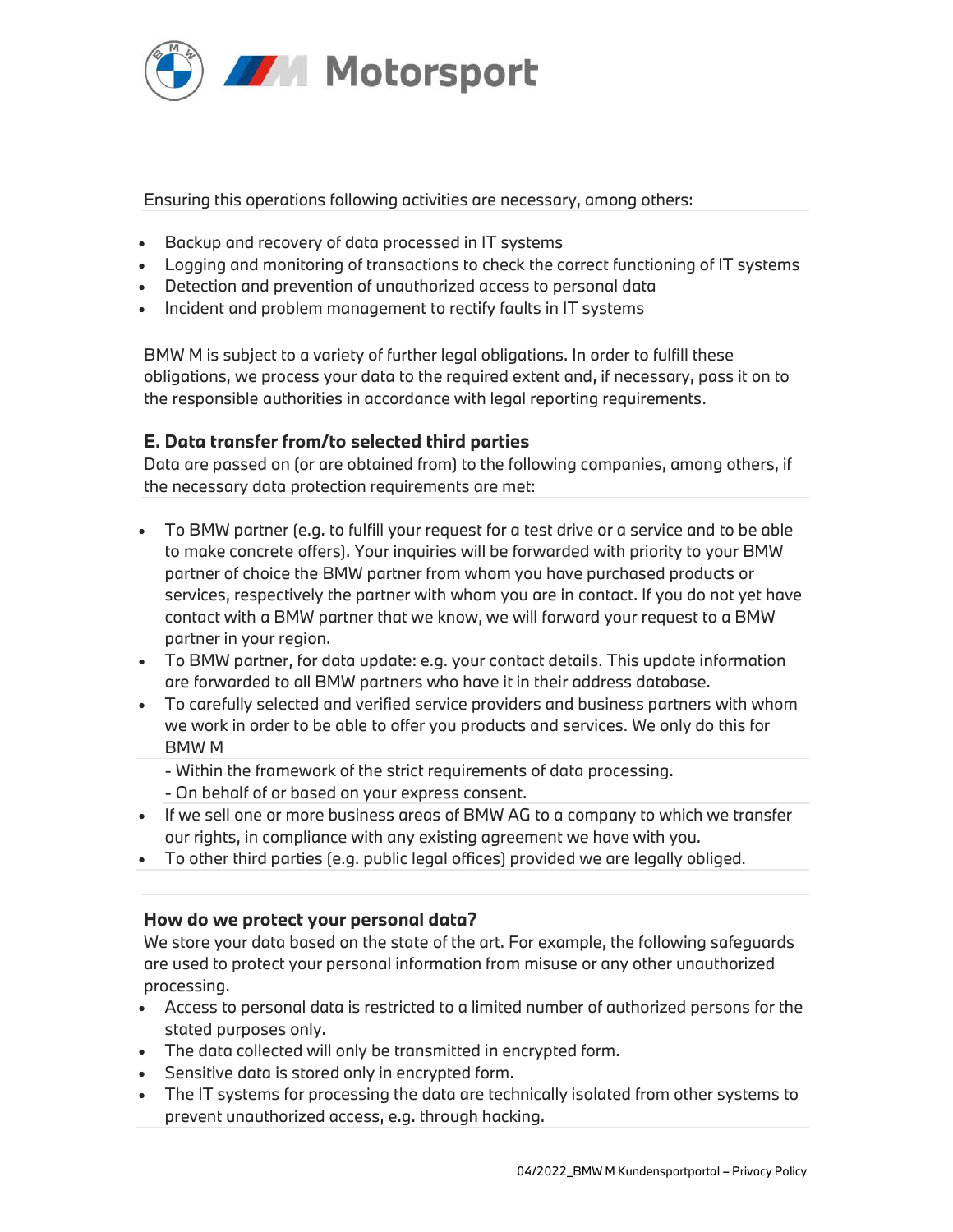

 In addition, access to these IT systems is continuously monitored to detect and ward off misuse at any early stage.

### How long we store your data?

We store your personal data only for as long as the relevant purpose requires it. If data is processed for multiple purposes, the data will be automatically deleted or stored in a form that cannot directly be traced back to you, as soon as the last specified purpose has been fulfilled.

To ensure that all your data is deleted in line with the principle of data minimization and to article 17 DSGVO, BMW has developed an internal deletion concept. The basic principles according to which this deletion concept provides for the deletion of your personal data are set out below.

#### Use for the performance of a contract

In order to fulfil contractual obligations, data collected by you may be retained for as long as the contract is in force, depending on the nature and scope of the contract, for 6 or 10 years beyond that period in order to comply with statutory retention obligations and to clarify any requests or claims after the contract has expired.

In addition, there are contracts for the supply of products and services that require longer retention periods, see also below "Use for the weighing of claims".

#### Use for the examination of claims

Data that, in our sole discretion, will be necessary to investigate, defend against or initiate criminal proceedings against you, us or third parties or to make claims against you, us or third parties may be retained by us for as long as appropriate proceedings may be initiated.

#### Use for customer service and marketing purposes

For customer service purposes, the data collected by you may be stored 3 to 10 years after the collection, unless you wish the deletion of this data and there are no contractual or statutory retention obligations to prevent such deletion.

#### To whom do we share your data and how do we protect it?

BMW M is a company with an international presence. Personal data is preferably processed within the EU, both by us and by contracted service providers. If data is processed in countries outside the EU, EU-standard agreements, including the appropriate technical and organizational measures ensure that your personal data is processed in accordance with European data protection standards.

If you would like to see the specific safeguards for the transfer of data to other countries, please contact us using the communication channels listed below. For certain countries outside the EU, such as Canada and Switzerland, the EU has already determined a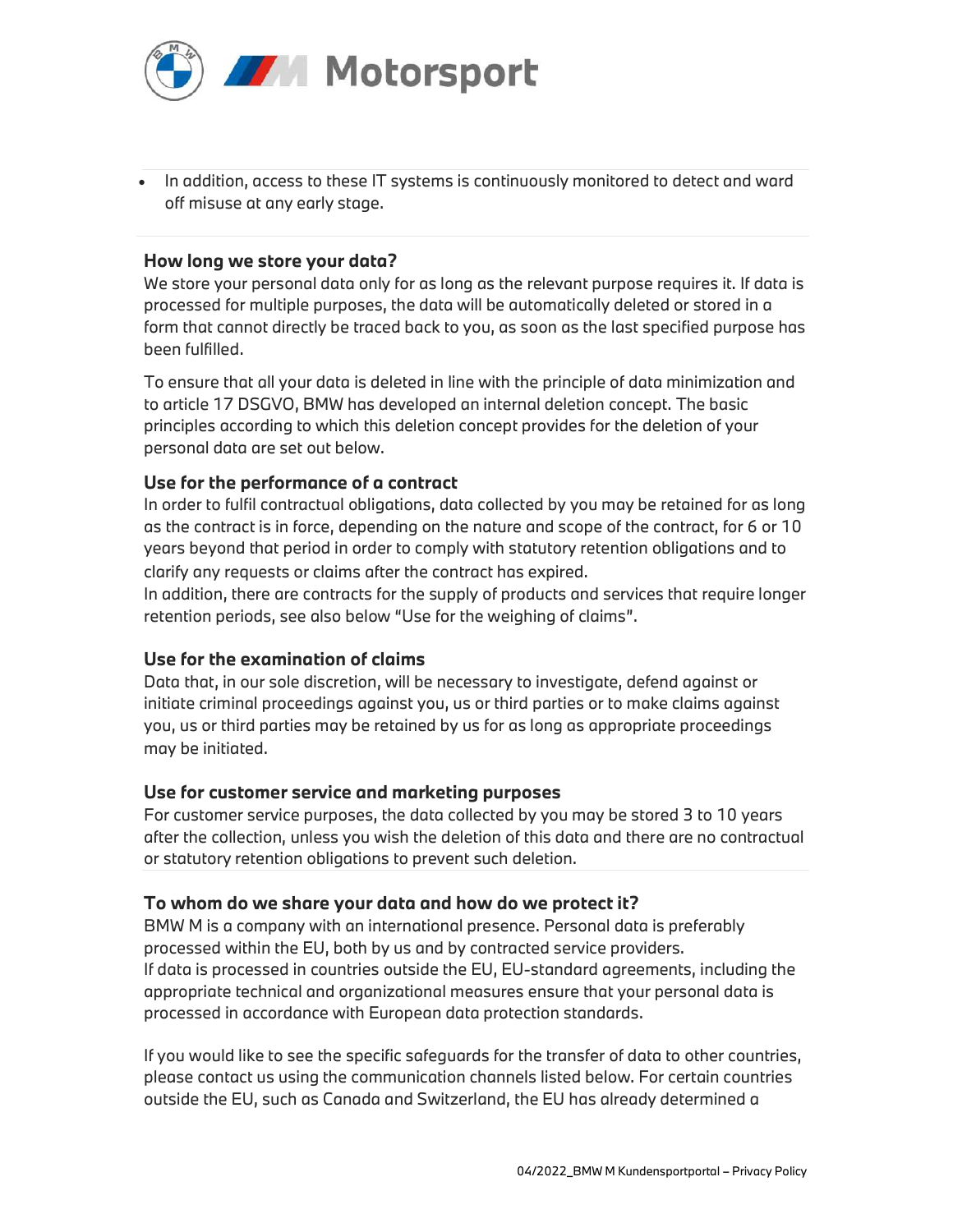

comparable level of data protection. Given the comparable level of data protection, data transmission to these countries does not require any special approval or agreement.

# Contact details to us, your privacy rights, an your right to complain to a supervisory authority

If you have any questions about the use of your personal data by us, please contact BMW M customer service, either by email at customer.service@bmw-m.com or by calling 0049 89 1250 160 16.

You can also contact the responsible BMW M data protection officer: BMW AG Data Security Officer Petuelring 130 80788 München, Germany datenschutz@bmw.de

As an individual whose data is subject to processing, you may assert certain rights against us in accordance with the GDPR and other relevant data protection regulations. The following section contains explanations of your rights under the GDPR.

# Rights of affected persons

In accordance with the GDPR and in relation to BMW M, you, as an affected person, are entitled to the following rights in particular:

# Right of access by the data subject (Art. 15 GDPR):

You may request information about the data we hold about you at any time. This information includes, but is not limited to, the categories of data we have processed, the purposes for which we have processed this data, the origin of the data if we did not collect it from you directly, and, if applicable, the recipients to whom we have transferred your data. You can request a copy of your data free of charge. If you are interested in obtaining additional copies, we reserve the right to charge you accordingly.

# Right of rectification (Art. 16 GDPR):

You can ask us to rectify your data. We will take reasonable measures to keep the information we hold and process about you accurate, complete, and up to date, based on the most current information available to us.

# Right to erasure (Art. 17 GDPR):

You can request the deletion of your data, provided there are legal requirements in place to support this. This may be the case under Art. 17 GDPR if:

 The data is no longer required for the purposes for which it was collected or otherwise processed;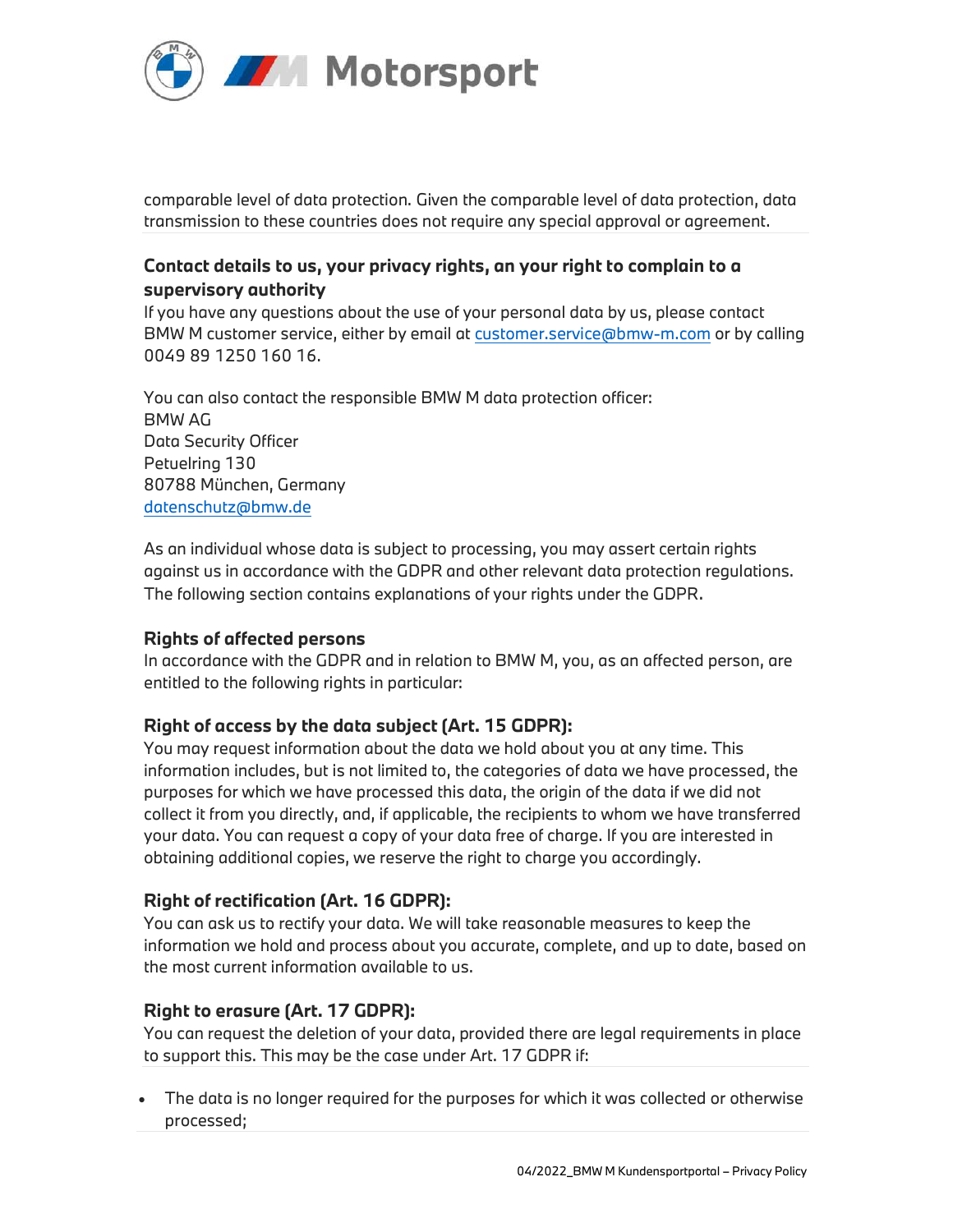

- Your consent, which is the basis of data processing, is revoked and there is no other legal basis for the processing;
- You object to the processing of your data and there are no overriding legitimate grounds for processing, or you object to the processing of data for direct marketing purposes;
- The data was processed unlawfully, unless processing is necessary, to ensure compliance with a legal obligation that requires us to process your data;
	- Particularly with regard to legal retention periods;
	- To enforce, exercise, or defend legal claims.

# Right to restriction of processing (Art. 18 GDPR):

You may require us to restrict the processing of your data if

- You dispute the accuracy of the data for the period of time that we need to verify the accuracy of the data;
- The processing is unlawful but you refuse the deletion of your data and instead demand a restriction of use;
- We no longer need your information but you need it to enforce, exercise, of defend legal claims;
- You have lodged an objection against processing as long as it is not clear whether your justified reasons outweigh yours.

# Right to data portability (Art. 20 GDPR):

At your request, we can transfer your data to another person in charge as far as technically possible. However, you are entitled to this right only if the data processing is based on your consent or is necessary to execute a contract. Rather than receive a copy of your data, you may also ask us to transfer the data directly to another person in charge specified by you.

# Right to object (Art. 21 GDPR):

You may object to the processing of your data at any time for reasons that arise from your particular situation, if the data processing is based on your consent or on our legitimate interests or those of a third party. In this case, we will no longer process your data. The latter does not apply if we can provide compelling legitimate reasons for the processing that outweigh your interests or we need your data to enforce, exercise, or defend legal claims.

## Limits for fulfillment of subject rights:

We make every effort to comply with all requests within 30 days. However, this period may be extended for reasons relating to the specific right of the affected person or complexity of your request.